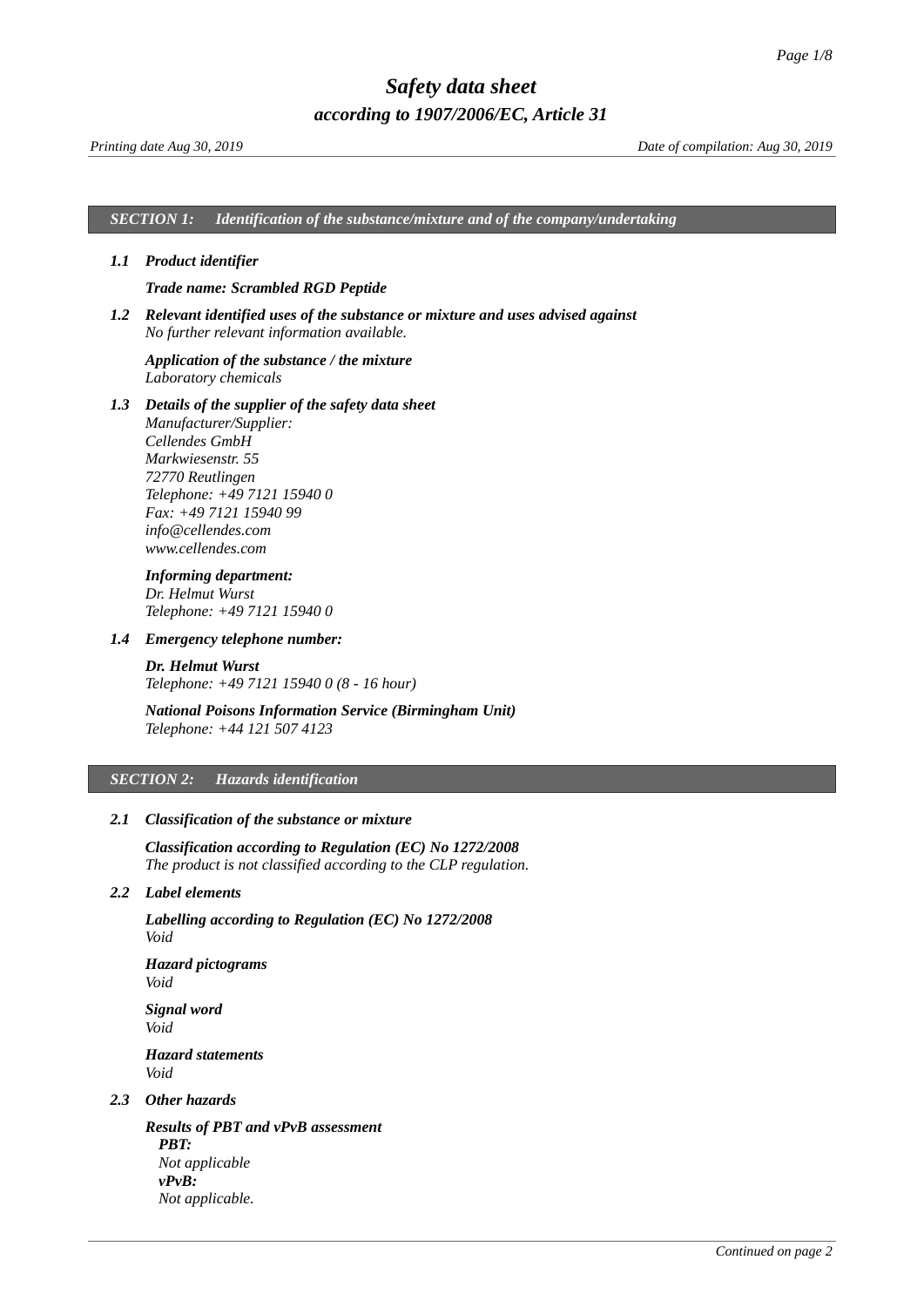# *Printing date Aug 30, 2019 Date of compilation: Mar 15, 2017*

### *Trade Name: [Scrambled RGD Peptide](#page-0-0)*

*(continued from page 1)*

*SECTION 3: Composition/information on ingredients*

### *3.1 Substance*

*Description: Peptide*

### *Dangerous components: Void*

### *SECTION 4: SECTION 4: First aid measures*

### *4.1 Description of first aid measures*

# *General information No special measures required.*

### *After inhalation*

*Seek medical treatment in case of complaints.*

### *After skin contact Instantly rinse with water.*

*After eye contact Rinse opened eye for several minutes under running water. Then consult doctor.*

# *After swallowing*

*Seek immediate medical advice.*

*4.2 Most important symptoms and effects, both acute and delayed No further relevant information available.*

### *Information for doctor*

*No particular measures are known - treat according to symptoms.*

*4.3 Indication of any immediate medical attention and special treatment needed No further relevant information available.*

### *SECTION 5: Firefighting measures*

### *5.1 Extinguishing media*

*Suitable extinguishing agents Use water spray, alcohol resistant foam, dry chemical or carbon dioxide*

*For safety reasons unsuitable extinguishing agents Not applicable*

- *5.2 Special hazards arising from the substance or mixture Carbon oxides, nitrogen oxides (NOx)*
- *5.3 Advice for firefighters Wear self-contained breathing apparatus for firefighting, if necessary.*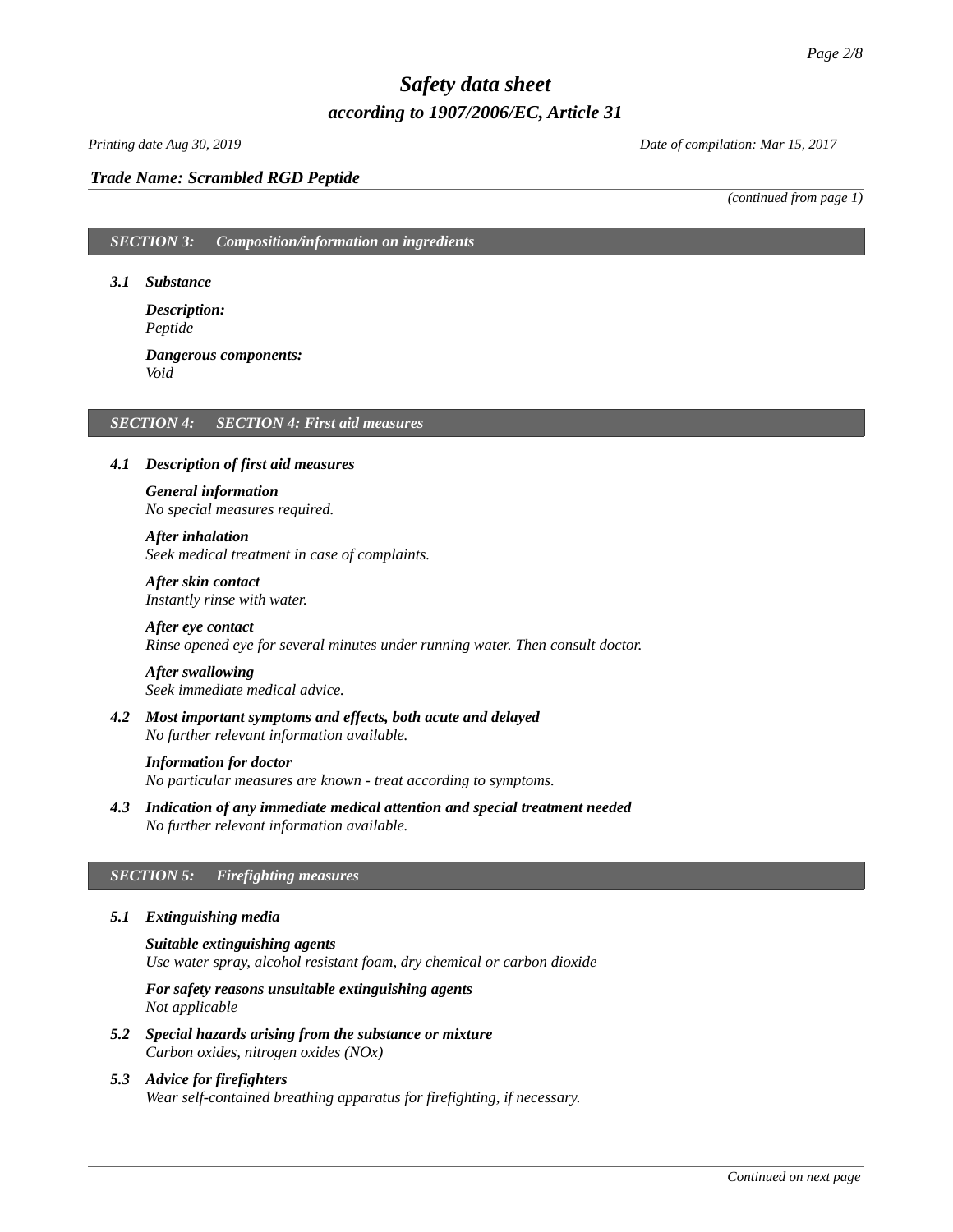## *Printing date Aug 30, 2019 Date of compilation: Mar 15, 2017*

# *Trade Name: [Scrambled RGD Peptide](#page-0-0)*

*(continued from page 2)*

# *SECTION 6: SECTION 6: Accidental release measures*

- *6.1 Personal precautions, protective equipment and emergency procedures Avoid dust formation. Avoid breathing vapours For personal protectzion see Section 8*
- *6.2 Environmental precautions: No special measures required.*
- *6.3 Methods and material for containment and cleaning up: Sweep up and shovel. Keep in suitable container for disposal.*
- *6.4 Reference to other sections See Section 13 for information on disposal.*

# *SECTION 7: Handling and storage*

*7.1 Precautions for safe handling Provide appropriate exhaust ventilation at places where dust is formed. For precautions see Section 2.2.*

*Information about protection against explosions and fires: No special measures required.*

*7.2 Conditions for safe storage, including any incompatibilities*

### *Storage*

*Requirements to be met by storerooms and containers: ≤2 months: 4°C >2 months: -20°C Information about storage in one common storage facility: Not required. Further information about storage conditions: None. Storage class 13*

*7.3 Specific end use(s)*

*No further relevant information available.*

# *SECTION 8: Exposure controls/personal protection*

*8.1 Control parameters*

*Components with workplace control parameters*

*8.2 Exposure controls*

*Appropriate engineering controls General industrial hygiene practice*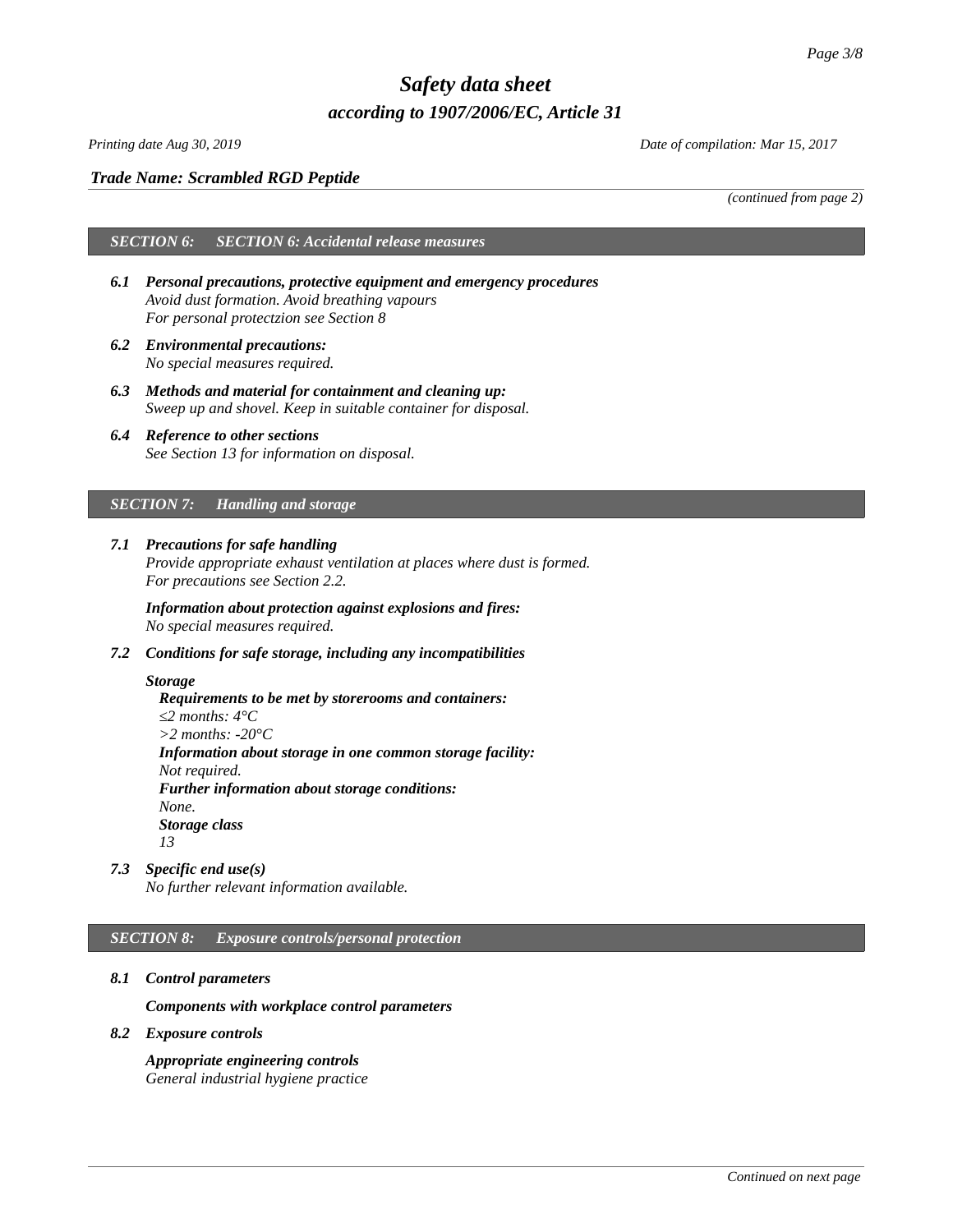*Trade Name: [Scrambled RGD Peptide](#page-0-0)*

*Printing date Aug 30, 2019 Date of compilation: Mar 15, 2017*

*(continued from page 3)*

*Personal protective equipment General protective and hygienic measures The usual precautionary measures should be adhered to general rules for handling chemicals. Breathing equipment: Not required. Protection of hands:*



*Protective gloves.*

The glove material has to be impermeable and resistant to the product/ the substance/ the preparation. *Selection of the glove material on consideration of the penetration times, rates of diffusion and the degradation*

## *Material of gloves Nitrile rubber, NBR Butyl rubber, BR Recommended thickness of the material:*

*≥0.10 mm*

*The selection of the suitable gloves does not only depend on the material, but also on further marks of quality and varies from manufacturer to manufacturer. As the product is a preparation of several substances, the resistance of the glove material can not be calculated in advance and has therefore to be checked prior to the application.*

# *Penetration time of glove material*

*The exact break trough time has to be found out by the manufacturer of the protective gloves and has to be observed.*

*As protection from splashes gloves made of the following materials are suitable: PVC gloves Not suitable are gloves made of the following materials:*

*Strong gloves Leather gloves*

*Eye protection:*



*Safety glasses recommended during refilling.*

*Body protection: Protective work clothing.*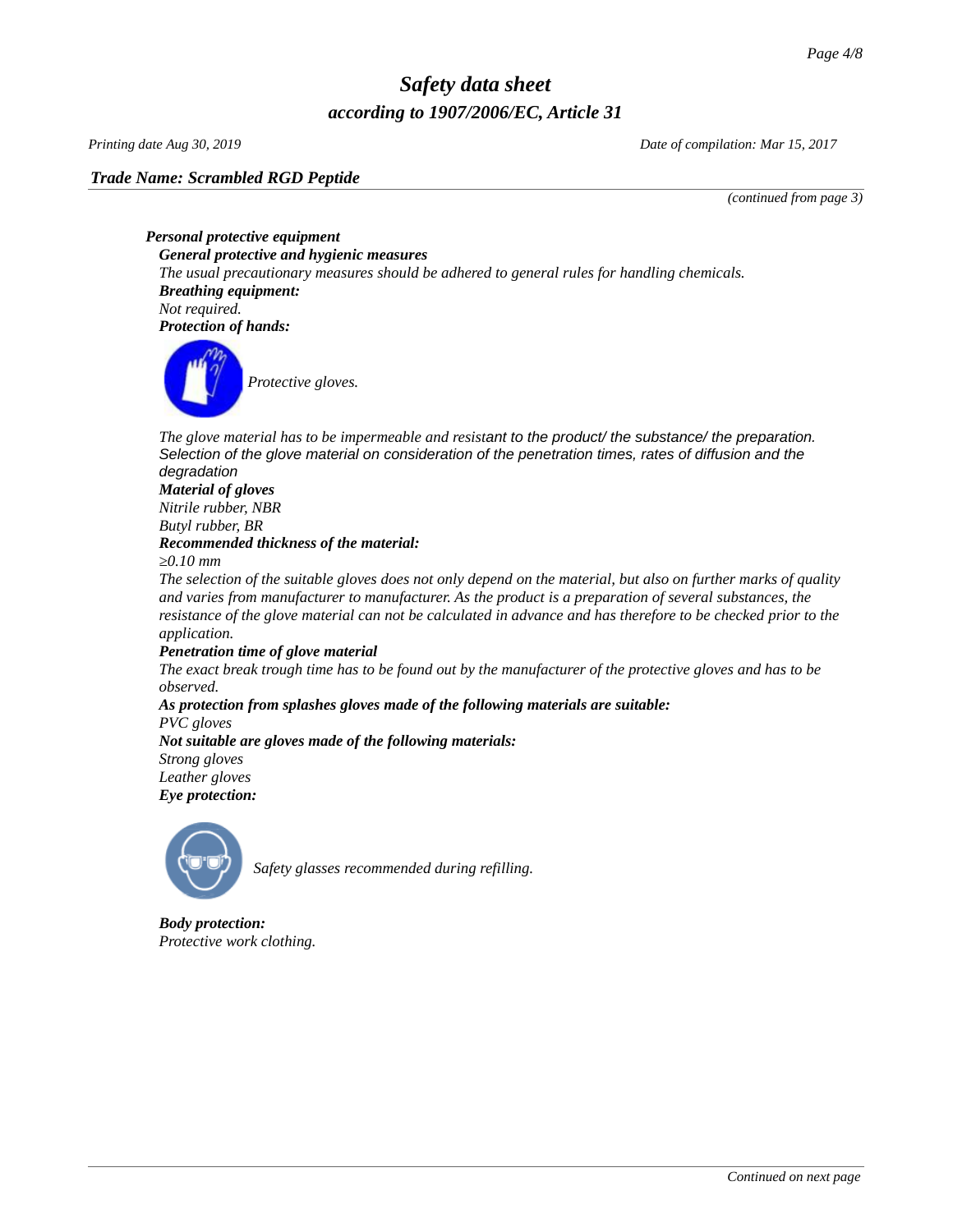# *Trade Name: [Scrambled RGD Peptide](#page-0-0)*

*Printing date Aug 30, 2019 Date of compilation: Mar 15, 2017*

*(continued from page 4)*

*SECTION 9: Physical and chemical properties*

# *9.1 Information on basic physical and chemical properties*

| <b>General Information</b>                              |                                  |
|---------------------------------------------------------|----------------------------------|
| Appearance:                                             |                                  |
| Form:                                                   | Solid                            |
| Colour:                                                 | White, off-white                 |
| Odour:                                                  | Not determined                   |
| <b>Odour threshold:</b>                                 | Not determined.                  |
| pH-value:                                               | Not applicable                   |
| Change in condition                                     |                                  |
| Melting point/Melting range:                            | Not determined                   |
| Boiling point/Boiling range:                            | Not determined                   |
| <b>Flash point:</b>                                     | Not determined<br>Not determined |
| <b>Inflammability (solid, gaseous)</b>                  |                                  |
| <b>Ignition temperature:</b>                            |                                  |
| <b>Decomposition temperature:</b>                       | Not determined                   |
| Self-inflammability:                                    | Not determined                   |
| Danger of explosion:                                    | Product is not explosive.        |
| Critical values for explosion:                          |                                  |
| Lower:                                                  | Not determined                   |
| <b>Upper:</b>                                           | Not determined.                  |
| Vapour pressure at 20 $^{\circ}$ C:                     | Not determined                   |
| <b>Density</b>                                          | Not determined                   |
| <b>Relative density</b>                                 | Not determined                   |
| <b>Vapour density</b>                                   | Not determined.                  |
| <b>Evaporation rate</b>                                 | Not determined                   |
| Solubility in / Miscibility with Water:                 | <b>Fully miscible</b>            |
| Partition coefficient (n-octanol/water): Not determined |                                  |
| <b>Viscosity:</b>                                       |                                  |
| dynamic:                                                | Not determined                   |
| kinematic:                                              | Not determined                   |
|                                                         |                                  |

*9.2 Other information No further relevant information available.*

# *SECTION 10: Stability and reactivity*

### *10.1 Reactivity*

*No further relevant information available*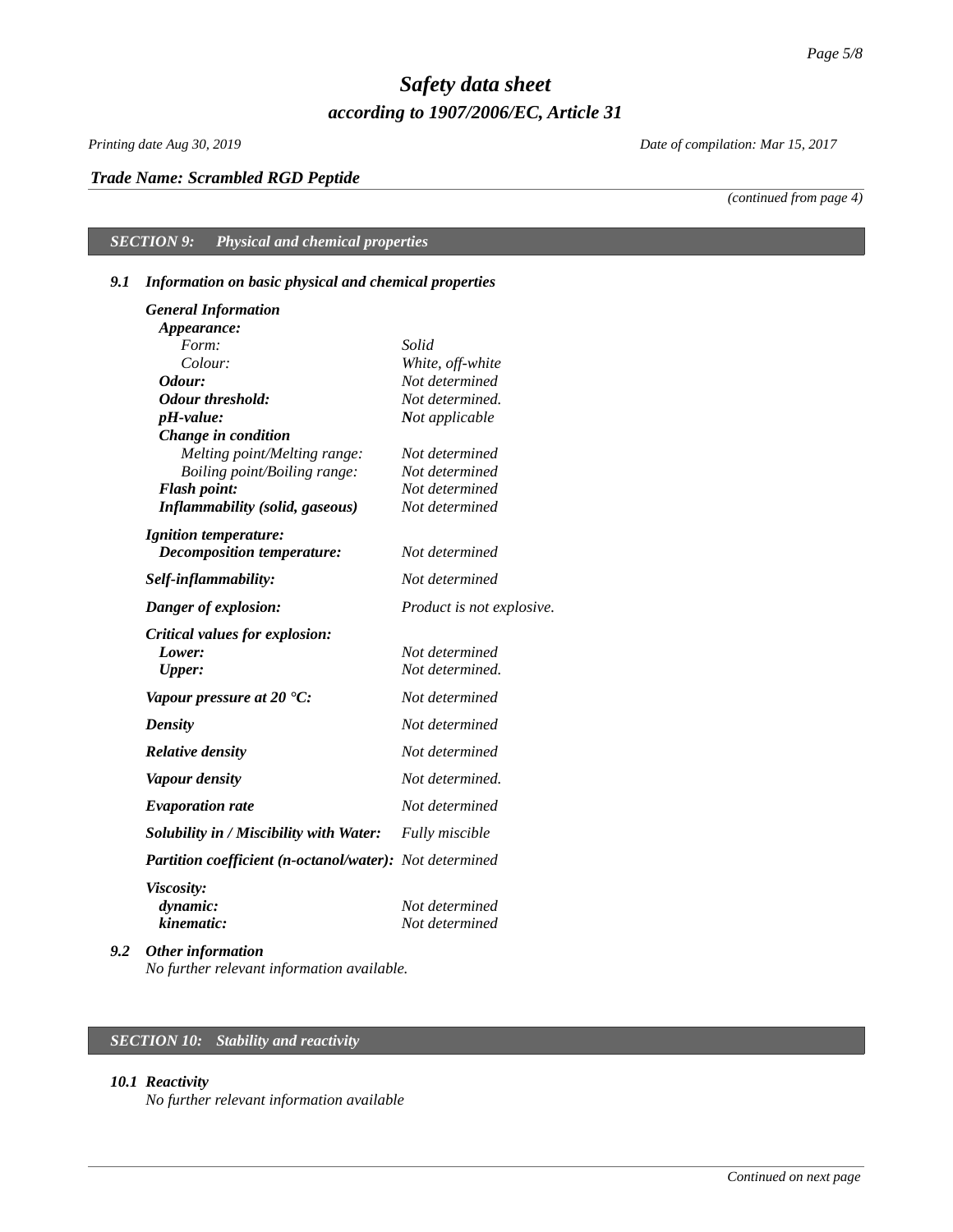# *Printing date Aug 30, 2019 Date of compilation: Mar 15, 2017*

### *Trade Name: [Scrambled RGD Peptide](#page-0-0)*

*(continued from page 5)*

# *10.2 Chemical stability Stable under recommended storage conditions*

- *10.3 Possibility of hazardous reactions No data available*
- *10.4 Conditions to avoid No further relevant information available.*
- *10.5 Incompatible materials: Strong oxidizing agents*
- *10.6 Hazardous decomposition products: In the event of fire: see Section 5*

### *SECTION 11: Toxicological information*

### *11.1 Information on toxicological effects*

- *Acute toxicity No data available*
- *Primary irritant effect: Skin corrosion/irritation No data available Serious eye damage/irritation No data available Respiratory or skin sensitisation No data available*

### *CMR effects (carcinogenity, mutagenicity and toxicity for reproduction)*

*Germ cell mutagenicity No data available Carcinogenicity IARC: No component of this mixture present at levels greater than or equal 0.1% is identified as probable, possible or confirmed human carcinogen by IARC*

# *Reproductive toxicity*

*No data available*

### *STOT-single exposure No data available*

*STOT-repeated exposure*

*No data available*

# *Aspiration hazard*

*No data available*

# *SECTION 12: Ecological information*

*12.1 Toxicity*

*No data available*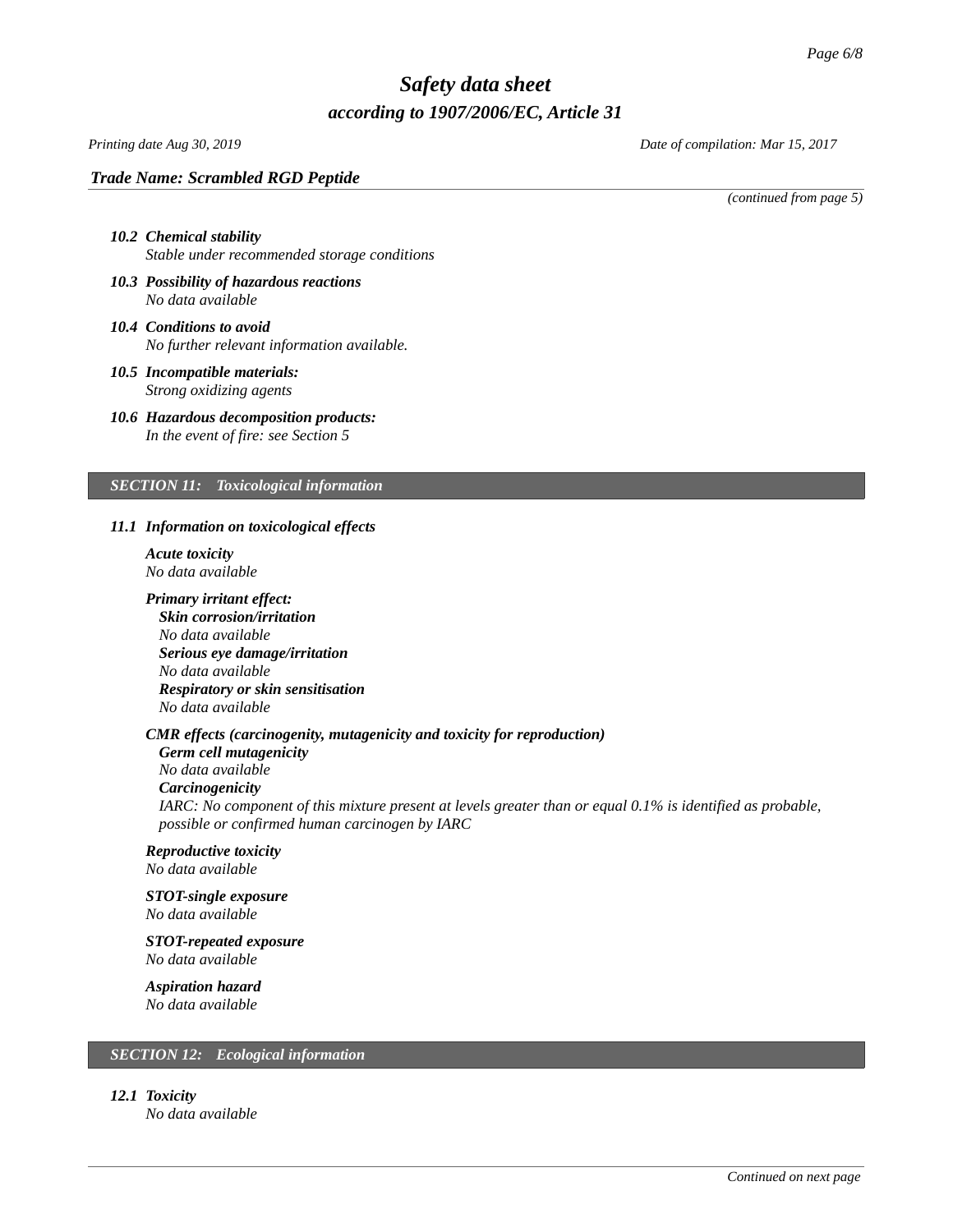*Printing date Aug 30, 2019 Date of compilation: Mar 15, 2017*

*Trade Name: [Scrambled RGD Peptide](#page-0-0)*

*(continued from page 6)*

- *12.2 Persistence and degradability No data available*
- *12.3 Bioaccumulative potential No further relevant information available.*
- *12.4 Mobility in soil No further relevant information available.*

# *12.5 Results of PBT and vPvB assessment*

*PBT: Not applicable.*

*vPvB: Not applicable.*

# *12.6 Other adverse effects*

*No further relevant information available.*

# *SECTION 13: Disposal considerations*

### *13.1 Waste treatment methods*

# *Product*

*Offer surplus and non-recyclable solutions to a licenced disposal company*

# *Contaminated packagings:*

*Disposal must be made according to official regulations.*

# *SECTION 14: Transport information*

*14.1 UN-Number*

*ADR, ADN, IMDG, IATA Void*

*14.2 UN proper shipping name*

*ADR, ADN, IMDG, IATA Void*

*14.3 Transport hazard class(es)*

*ADR, ADN, IMDG, IATA Class Void*

*14.4 Packing group*

*ADR, IMDG, IATA Void*

*14.5 Environmental hazards: Not applicable.*